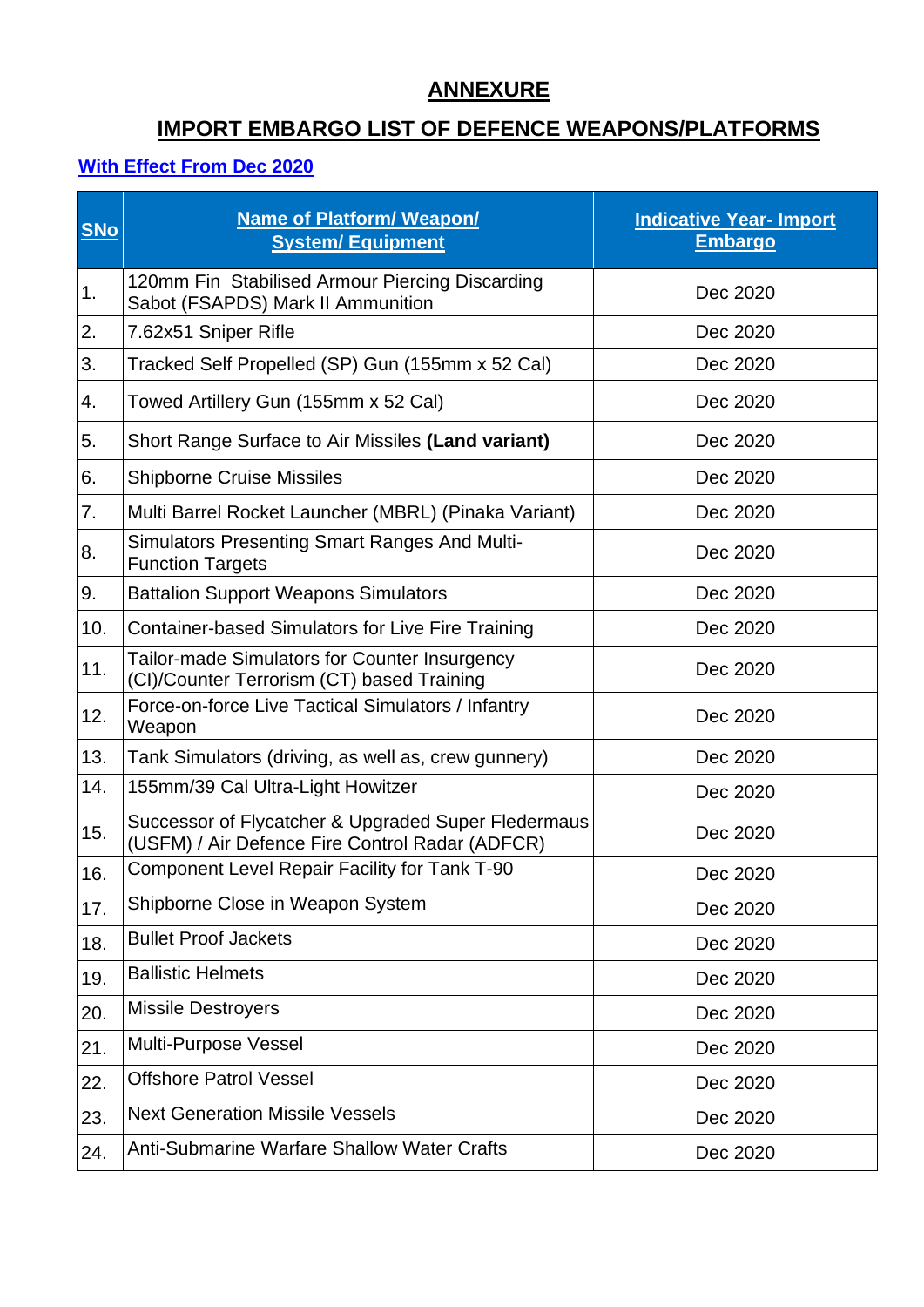| <b>SNo</b> | <b>Name of Platform/ Weapon/ System/ Equipment</b>                          | <b>Indicative Year- Import</b><br><b>Embargo</b> |
|------------|-----------------------------------------------------------------------------|--------------------------------------------------|
| 25.        | Water Jet Fast Attack Craft                                                 | Dec 2020                                         |
| 26.        | <b>Ammunition Barges</b>                                                    | Dec 2020                                         |
| 27.        | 50ton Bollard - Pull Tugs                                                   | Dec 2020                                         |
| 28.        | <b>Survey Vessels</b>                                                       | Dec 2020                                         |
| 29.        | <b>Floating Dock</b>                                                        | Dec 2020                                         |
| 30.        | <b>Diving Support Vessels</b>                                               | Dec 2020                                         |
| 31.        | <b>Pollution Control Vessels</b>                                            | Dec 2020                                         |
| 32.        | <b>Anti-Submarine Rocket Launchers</b>                                      | Dec 2020                                         |
| 33.        | Shipborne Medium Range Gun                                                  | Dec 2020                                         |
| 34.        | Torpedo Tube Launcher for Light Weight Torpedoes                            | Dec 2020                                         |
| 35.        | Magneto - Rheological Anti Vibration Mounts                                 | Dec 2020                                         |
| 36.        | All variants of Depth Charges                                               | Dec 2020                                         |
| 37.        | Shipborne Sonar System for Large Ships                                      | Dec 2020                                         |
| 38.        | <b>Hull Mounted Submarine Sonar</b>                                         | Dec 2020                                         |
| 39.        | Short Range Maritime Reconnaissance Aircraft                                | Dec 2020                                         |
| 40.        | <b>Anti-Submarine Rocket</b>                                                | Dec 2020                                         |
| 41.        | <b>Chaff Rockets</b>                                                        | Dec 2020                                         |
| 42.        | <b>Chaff Rocket Launcher</b>                                                | Dec 2020                                         |
| 43.        | Integrated Ship's Bridge System                                             | Dec 2020                                         |
| 44.        | Light Combat Aircraft (LCA) MK I A - Enhanced<br><b>Indigenised Content</b> | Dec 2020                                         |
| 45.        | <b>Light Combat Helicopters</b>                                             | Dec 2020                                         |
| 46.        | General Purpose Pre Fragmentation Bombs between<br>250-500 Kg               | Dec 2020                                         |
| 47.        | Radar Warning Receiver (RWR) for Transport Aircraft                         | Dec 2020                                         |
| 48.        | <b>Ground Based Mobile ELINT System</b>                                     | Dec 2020                                         |
| 49.        | <b>Transport Aircraft (Light)</b>                                           | Dec 2020                                         |
| 50.        | <b>GSAT-6 Satellite Terminals</b>                                           | Dec 2020                                         |
| 51.        | Aerial Delivery Systems for Transport Aircraft                              | Dec 2020                                         |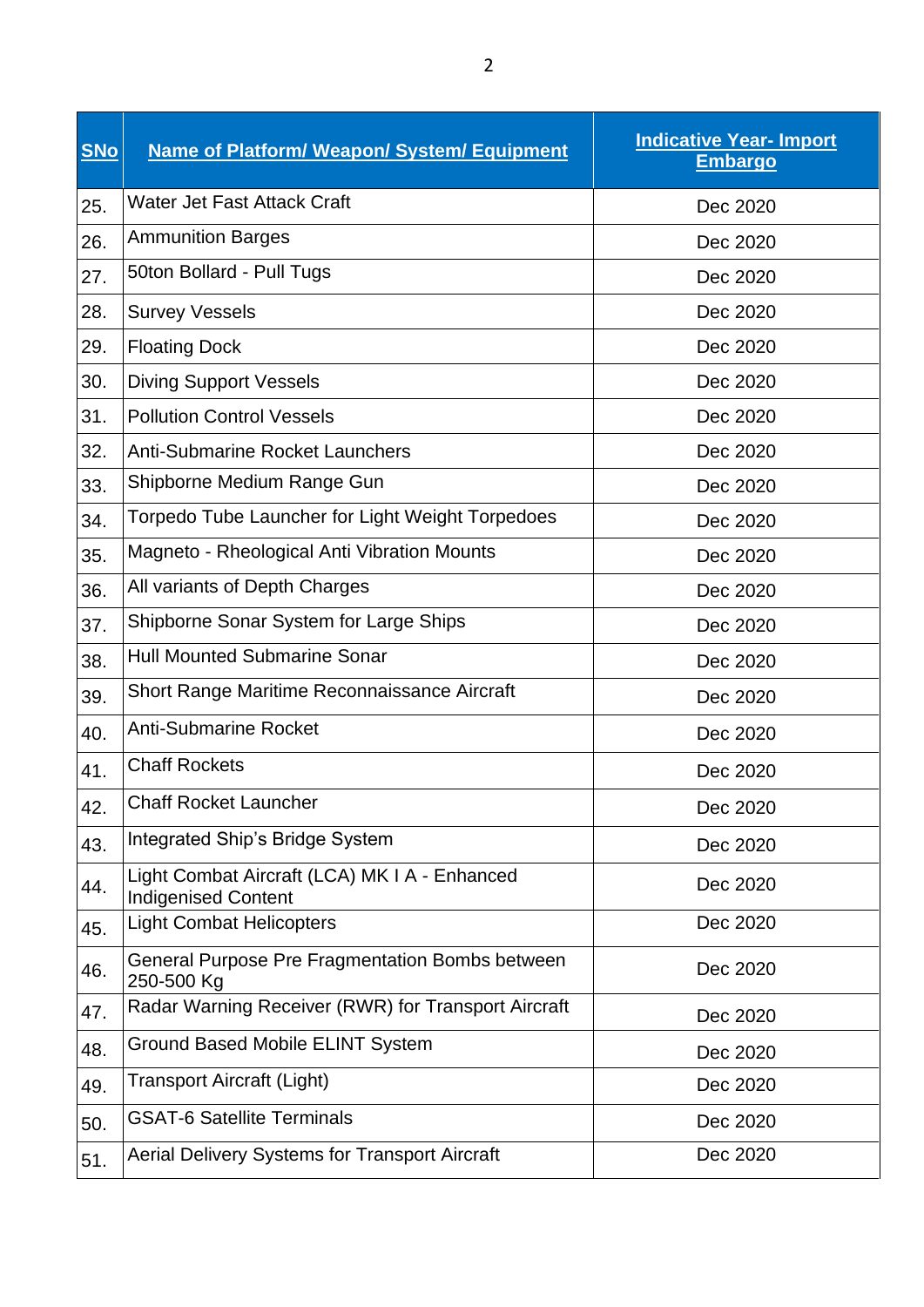| <b>SNo</b> | <b>Name of Platform/ Weapon/ System/ Equipment</b>                        | <b>Indicative Year- Import</b><br><b>Embargo</b> |
|------------|---------------------------------------------------------------------------|--------------------------------------------------|
| 52.        | Digital Tropo Scatter/LOS Communication System                            | Dec 2020                                         |
| 53.        | Low Level Transportable Radar                                             | Dec 2020                                         |
| 54.        | High Power Radar (HPR)                                                    | Dec 2020                                         |
| 55.        | <b>CBRN Detection &amp; Monitoring System</b>                             | Dec 2020                                         |
| 56.        | <b>CBRN Decontamination &amp; Protection System</b>                       | Dec 2020                                         |
| 57.        | Parachute Tactical Assault (PTA)- G2                                      | Dec 2020                                         |
| 58.        | Dragunov Upgrade System                                                   | Dec 2020                                         |
| 59.        | <b>PKMG Upgrade System</b>                                                | Dec 2020                                         |
| 60.        | Simulators for A Vehicles / B Vehicles                                    | Dec 2020                                         |
| 61.        | Simulators for Towed and Self Propelled Guns of Air<br>Defence            | Dec 2020                                         |
| 62.        | Simulators for Correction of Fire by Observers                            | Dec 2020                                         |
| 63.        | Military trucks of 4x4 and above variants: 12x12, 10x10,<br>8x8, 6x6      | Dec 2020                                         |
| 64.        | <b>Fixed Wing Mini UAVs</b>                                               | Dec 2020                                         |
| 65.        | 500 Ton Self Propelled Water Barges                                       | Dec 2020                                         |
| 66.        | Software Defined Radio (TAC) for IN                                       | Dec 2020                                         |
| 67.        | Next Generation Maritime Mobile Coastal Battery (Long<br>Range)           | Dec 2020                                         |
| 68.        | <b>Advance Landing Ground Communication Terminals</b><br>(ALGCTs)for AGLs | Dec 2020                                         |
| 69.        | Field Artillery Tractor (FAT) 6X6 for Medium Guns                         | Dec 2020                                         |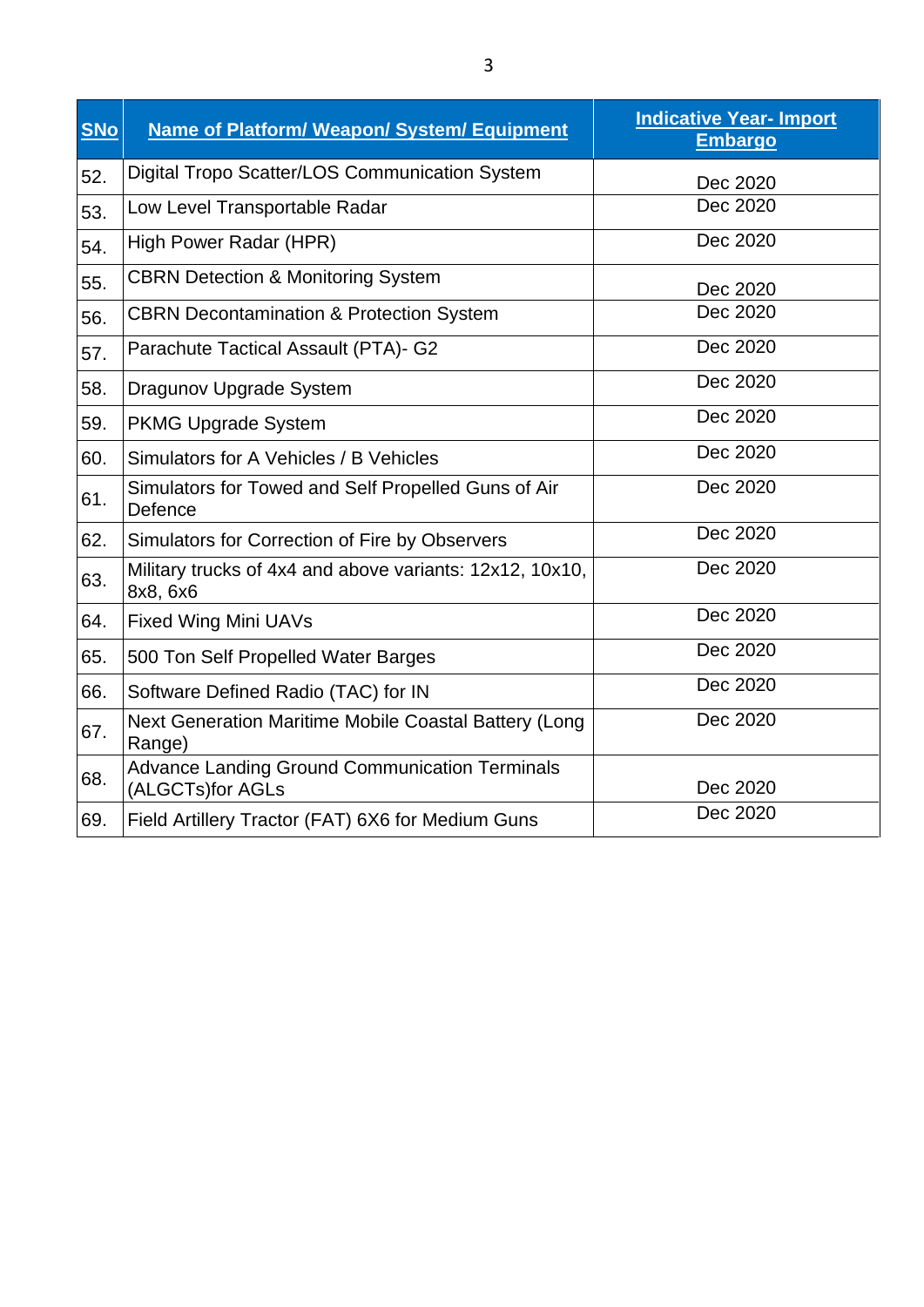### **With Effect From Dec 2021**

|     | <b>SNo Name of Platform/ Weapon/ System/ Equipment/</b>                                      | <b>Indicative Year- Import Embargo</b> |
|-----|----------------------------------------------------------------------------------------------|----------------------------------------|
| 70. | Wheeled Armoured Fighting Vehicle (AFV)                                                      | Dec 2021                               |
| 71. | Light Machine Gun                                                                            | Dec 2021                               |
| 72. | 125 mm Fin Stabilised Armour Piercing Discarding<br>Sabot (FSAPDS) New Generation Ammunition | Dec 2021                               |
| 73. | Assault Rifle 7.62 x 39mm                                                                    | Dec 2021                               |
| 74. | 30 mm Ammunition for Infantry Fighting Systems                                               | Dec 2021                               |
| 75. | Mine Fragmentation                                                                           | Dec 2021                               |
| 76. | Mine Anti-tank                                                                               | Dec 2021                               |
| 77. | Mine Anti-Personnel Blast                                                                    | Dec 2021                               |
| 78. | <b>Multipurpose Grenade</b>                                                                  | Dec 2021                               |
| 79. | Inertial Navigation System for Ship Application                                              | Dec 2021                               |
| 80. | <b>Conventional Submarines</b>                                                               | Dec 2021                               |